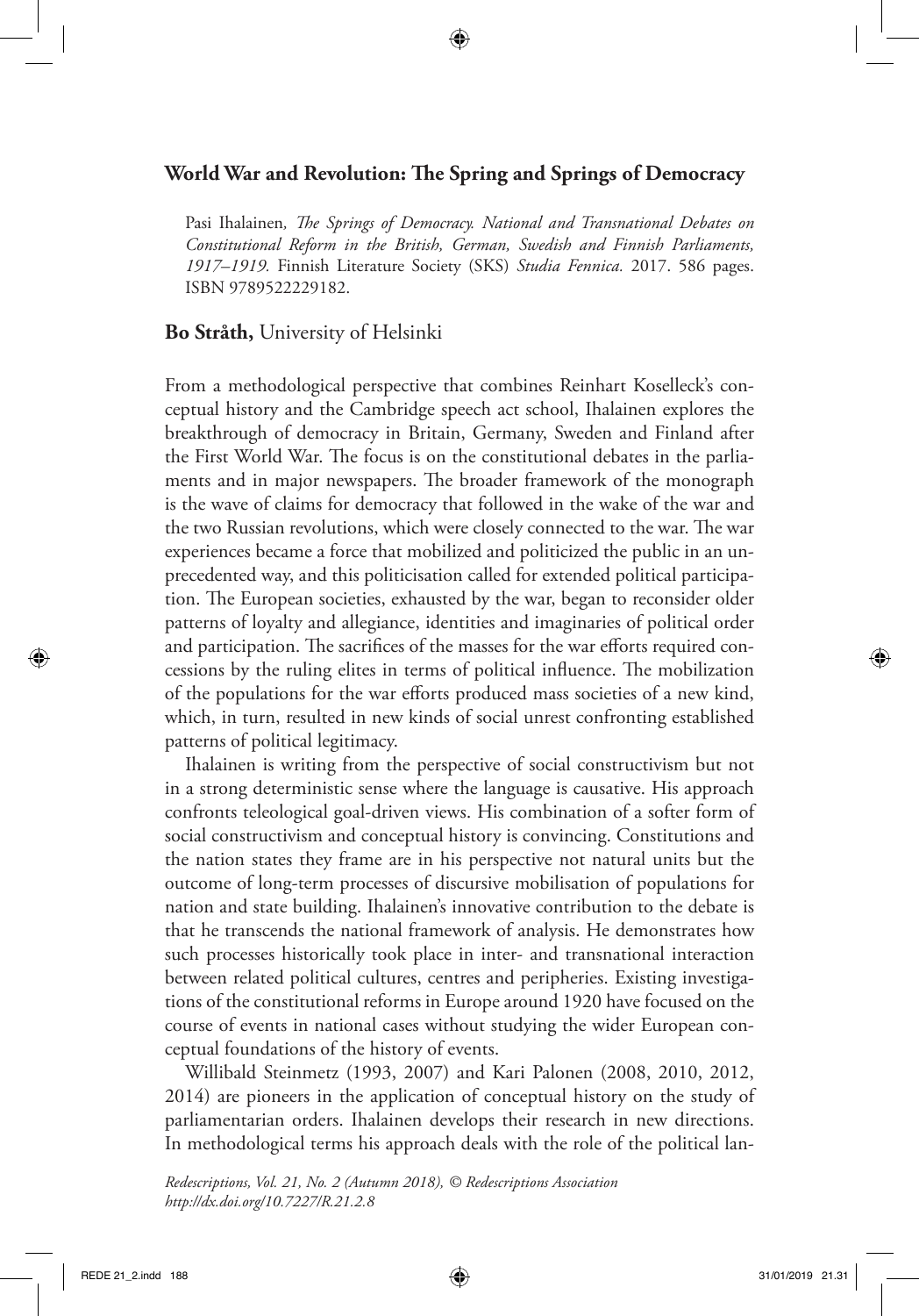guage in the major transformation from authoritarianism to democracy between 1917 and 1920 by means of discourse analysis and conceptual history. The approach goes beyond the analysis of the historical semantics of key political concepts in the methodology of *Begriffsgeschichte*. With parliamentary records and newspaper articles as key source material the book analyses the wave of nationally multi-sited and transnationally interconnected debates on constitutional reform that emerged and spread over Europe from 1917 on in response to growing war-weariness and under inspiration of the Russian revolution. The debates dealt with the political implications of the war and the promises and threats that the Russian revolution provoked. A new semantic field with key concepts like democracy, people, nation, and parliamentarianism emerged. The author analyses the contentious meanings of these and adjacent terms suggested from both the left and the right spectrum of politics as they emerged in parliamentary debates and in a selection of conservative, liberal and socialist party newspapers in the four countries.

Ihalainen connects to a recent research trend which questions the conventional narrative on democracy as an enlightenment heritage which slowly but implacably broke through in the nineteenth century, and argues that Europe on the eve of 1914 was basically conservative and authoritarian. Furthermore, the break-through of democracy was far from general. Authoritarianism and totalitarianism competed with democracy as a model of government at least until 1945, in Eastern Europe longer. The Weimar republic demonstrates how fragile what seemed to be a break-through in 1917–1919 really was.

More is at stake than the establishment of the connection between the war and the "break-through" of democracy, however. What can be seen as a formative moment in European history in the wake of the world war and the two Russian revolutions challenges the master narrative called modernisation, which American social sciences disseminated in the 1960s building a straight connection between democracy and capitalism as well as between enlightenment philosophy and democracy across the gap of the world wars. The Springs of Democracy opens up this gap again and demonstrates that the condensed period between 1917 and 1920 was caesural. Not the enlightenment philosophy and the impression of the French revolution but the immediate experiences of the world war and the Russian revolutions are the catalyst in the shift from authoritarian regimes to democracy, which soon after the breakthrough against the backdrop of social and economic post-war crisis in several cases shifted back to authoritarianism again, yes, even totalitarianism of a new kind. Ihalainen demonstrates how fragile and far from stable the democratic breakthrough really was.

The spring of 1919 brought promises of a new time and the beginning of a global democratic era. Woodrow Wilson and Lenin, the masters of the competing triumphing liberal and socialist ideologies at the time agreed on democracy as the label of the new era. The only disagreement between them was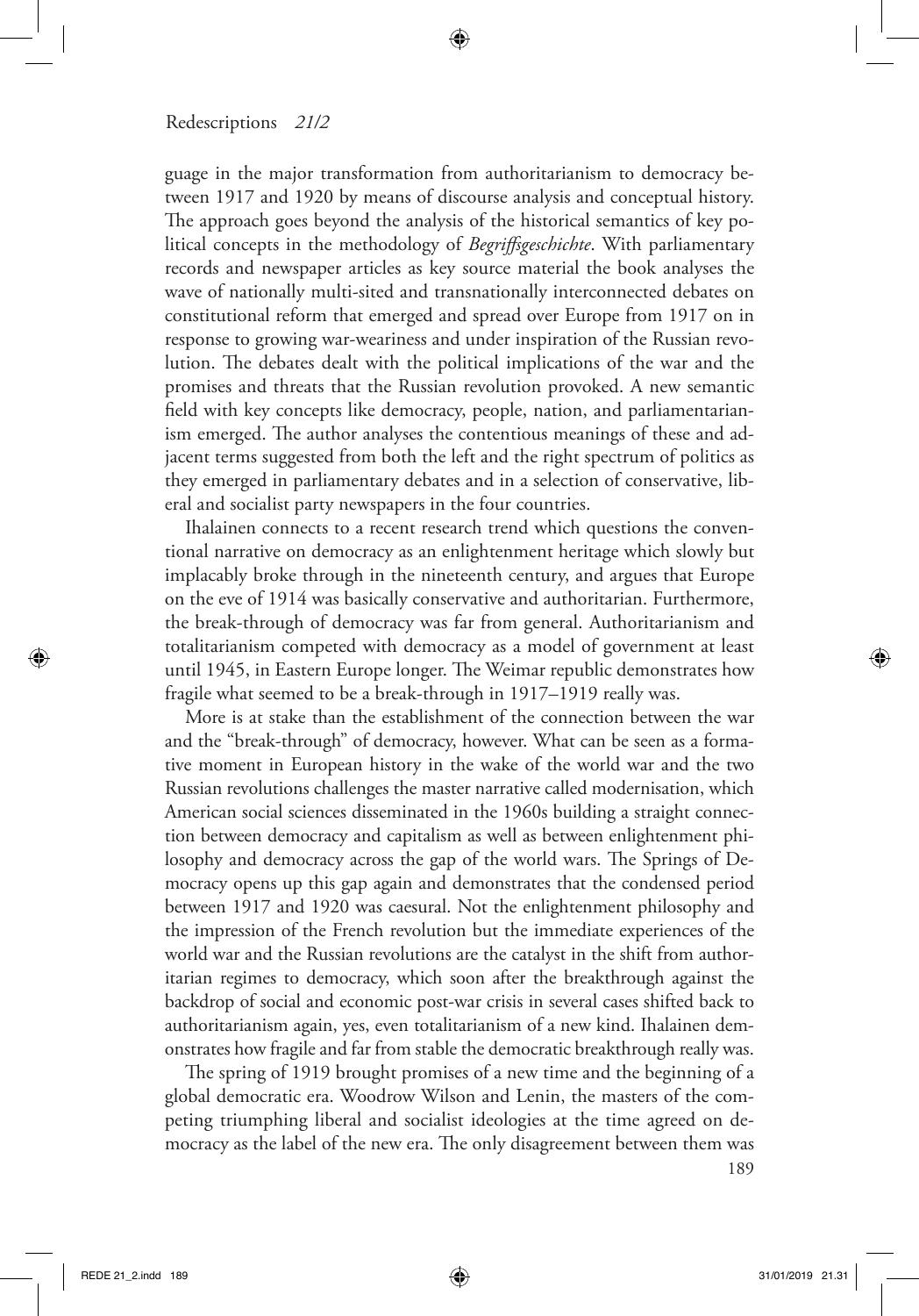whether the colonies should be part of the new order or not. Later more substantial disagreement emerged about the definition of democracy as we know.

The focus of the book is on the contention around key concepts like democracy, people, and parliamentarism, where defenders of the old order preferred to talk about the people instead of democracy, and struggled for linking it to imaginaries of national cohesion with the king as the primary representative of the people. The voices for the new order confronted the argument about national unity emphasizing interest contention as the core of democracy. Their point of reference was the parliament understood in new ways as a new kind of political power centre. The author elaborates on the discursive struggle between socialism, conservatism and liberalism in rich detail.

The radicalization of the political debate in the wake of the Russian revolution and the collapse of the European empires meant also the inclusion of the women in the definition of general or universal suffrage. Before the First World War general suffrage including the women existed only in New Zealand, Finland, and Norway. Ihalainen's argument for excluding this issue from the analysis (p 42) is not comprehensible, however, and astonishing in a for the rest convincing analysis. The decision to leave technical questions concerning elections such as the limits of suffrage outside the study is reasonable but the question of female suffrage is a much more principle question than just a technical issue.

The methodology of conceptual history focuses on the contentious discursive struggles and the disagreements about the key concepts of the debate. The disagreements about the meaning of concepts like democracy and people were the motor of the politics. The discursive tensions made the outcome difficult to predict and the future open. Conceptual history provides a different understanding of politics than approaches which focus on the institutions rather than the political language, and on the causes and consequences of political change in the past, which tend to confirm what happened rather than emphasizing the alternatives and the openness of historical processes. Conceptual history brings openness.

The comparison of the debates and conflicts around the key concepts in the four languages is convincing. At least the young Koselleck argued that comparison between languages is impossible because the meaning of political key concepts is so different. He referred to the impossibility of comparing *citoyen* with *Staatsbürger* because they represent very different histories. The conventional understanding today among conceptual historians is that exactly because they are different they are a rich source of historical inquiry. They open up for fruitful questions about *why* the meaning is different and *how* it became so. There is no translation 1:1 but exactly the gaps that the approximations constitute is the space where interesting histories take place. Ihalainen demonstrates the validity of this view.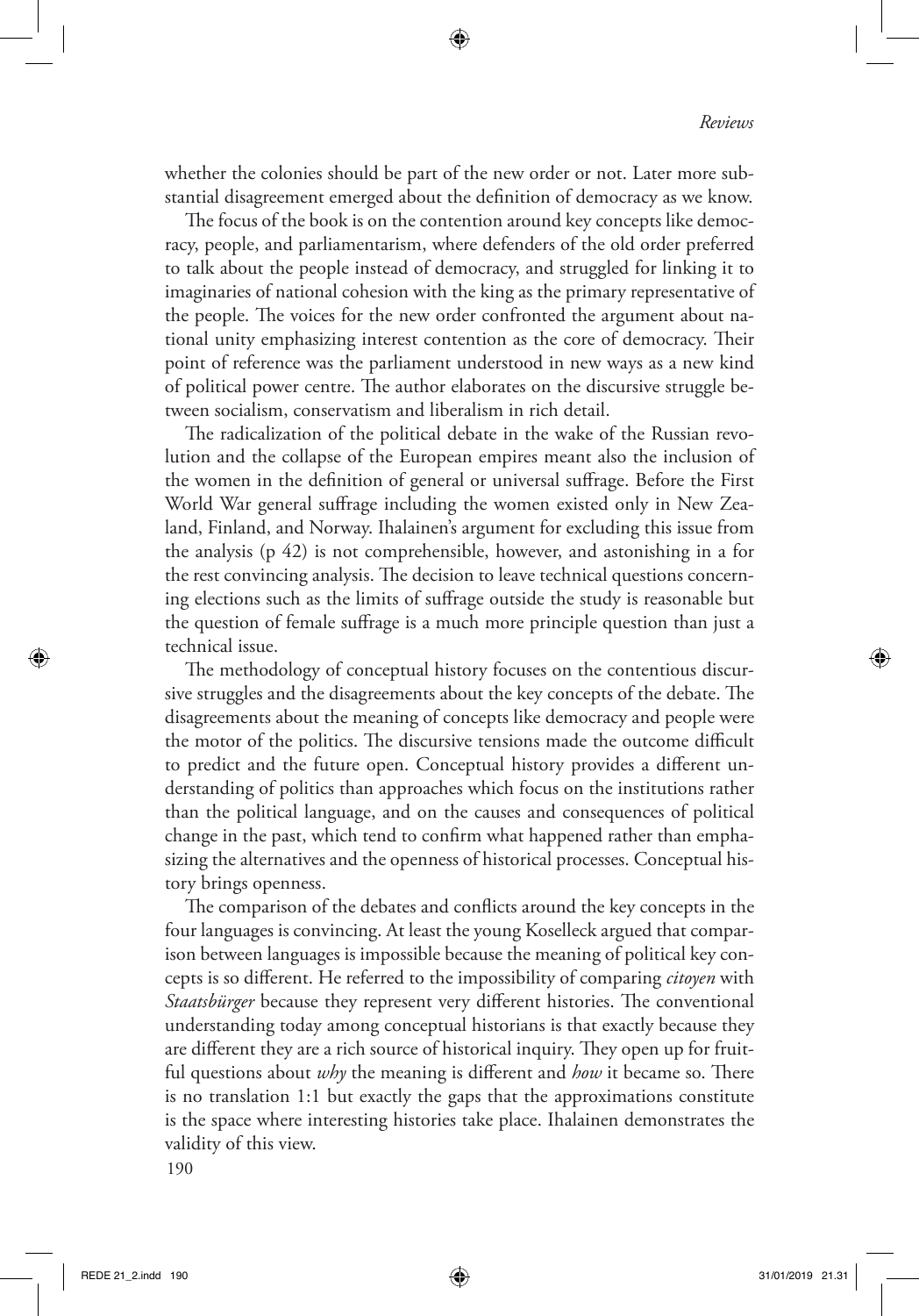The four objects of investigation, the constitutional debates in Germany, Britain, Sweden and Finland offer a convincing European mix of big and small, central and periphery, war winners, war losers and neutrals, connected and disconnected. One of the strengths of the book is the way in which Ihalainen both compares these countries and the historically founded political cultures that they constituted around 1918 at the same time as he is attentive to the transnationally shared situation that unified them. Nation states have as Ihalainen notes traditionally been regarded as natural units for historical analysis. By contrast, comparative, not to talk about transnational analyses of political processes in the past have remained rare, maybe a bit less in analyses of institutions than of ideas.

The *Zeitgeist* at the formative moment of both crisis and opportunities in the wake of the world war and the Russian revolution, was shared in Europe and unified the polities in a continental debate. At the same time the political perceptions and responses to the issues at stake varied under connection to domestic power relationships and historical legacies. National debates were transnationally interconnected. Ihalainen's comparison of similarities and differences in the responses to the challenges of the time is not as so often restricted to a comparison of the substance of four national boxes but pays also great attention to the transnational dimension of what they shared. The analysis maps a complex mix of borders between political cultures, and political preconditions and politics that transcend such borders.

An illustrative case in point is the extensive extra-parliamentary campaign for *folkstyre* in Sweden, rule by the people, i. e. Swedish for democracy, reflecting the revolutionary development in Germany under the motto of *Volksherrschaft* providing arguments for an irresistible European transition. The Swedish social democrats tried to monopolize the interpretation of the democracy concept, which was the concept paving the way towards the future, branding the political right as undemocratic. The right, on the other hand, emphasized the long history of Swedish *folkstyre* as being capable of solving national problems. When the conservatives referred to *folkstyre* their imaginary was the historical unity of the king and his people which was something very different from what the social democrats had in mind. Nevertheless a political compromise was negotiated in institutional terms in the late autumn of 1918 against the backdrop of a revolutionary situation and the awareness of the civil war in Finland during the first half of 1918.

The break-through of liberal democracy around 1920 in response to the radicalization of the mass societies mobilized for the war efforts was far from global as Wilson and Lening wanted to believe and it did not lead to a stable institutional setting in those cases where democracy did break through. After still another world war it broke through again as social and liberal democracy but only in a limited part of the world and only for a while. Today the issue at